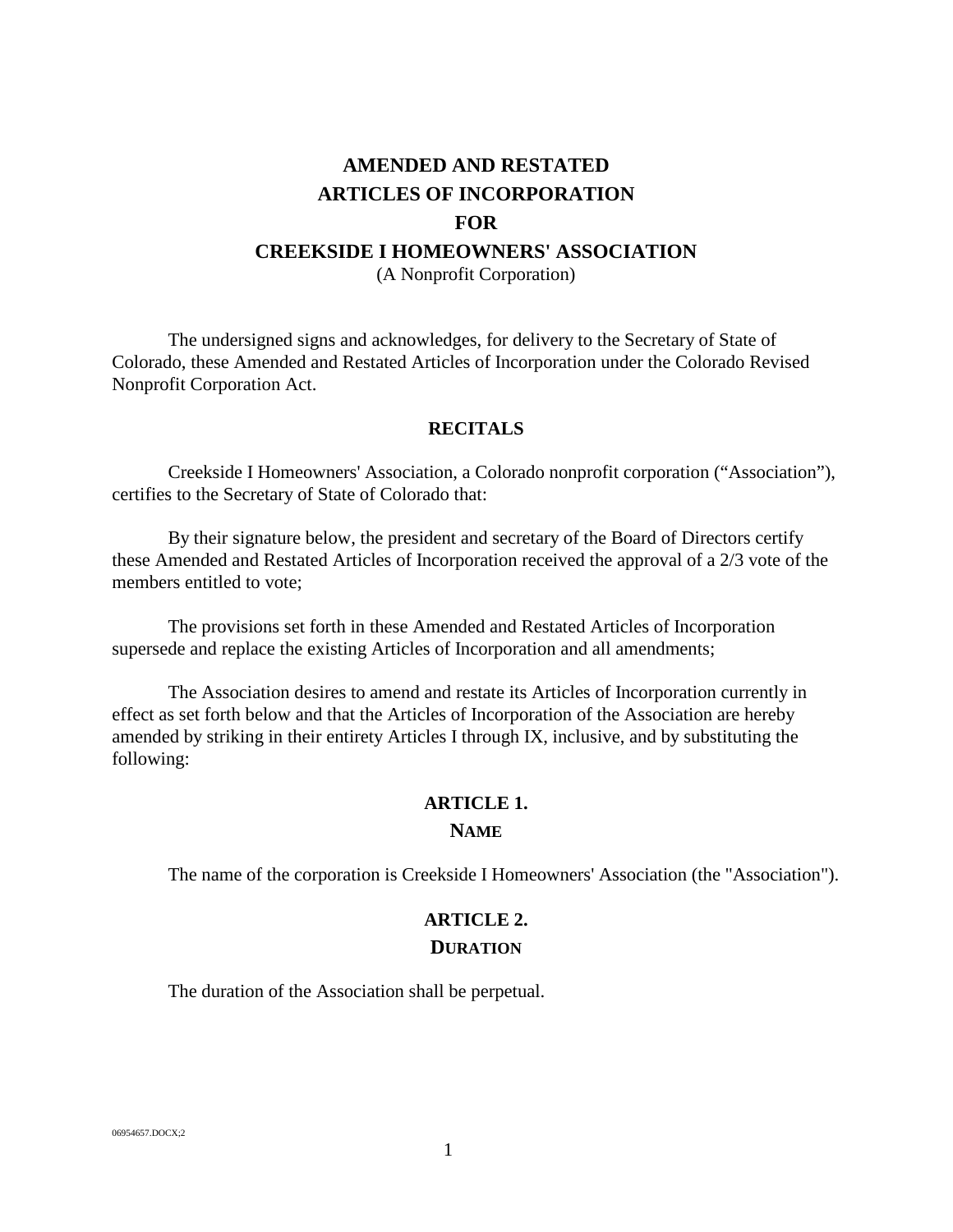## **ARTICLE 3. DEFINITIONS**

The definitions set forth in the Declaration of Covenants, Conditions and Restrictions for Creekside; the Declaration of Covenants, Conditions and Restrictions for Creekside Third Filing; the Declaration of Covenants, Conditions and Restrictions for Creekside Fourth Filing; the Declaration of Covenants, Conditions and Restrictions for Creekside Fifth Filing; and the Declaration of Covenants, Conditions and Restrictions for Creekside Sixth Filing, as amended, supplemented, and consolidated ("Declaration") shall apply to all capitalized terms contained in these Articles, unless otherwise noted.

# **ARTICLE 4.**

#### **NONPROFIT**

The Association shall be a nonprofit corporation, without shares of stock.

## **ARTICLE 5. PURPOSES AND POWERS OF ASSOCIATION**

The purposes for which the Association is formed are as follows:

(a) To operate and manage the common interest community known as "Creekside", a planned community, and to operate and manage the Property and Common Area included within the Community, situated in Boulder County, State of Colorado, subject to the Declaration, Plats, Maps, Bylaws and such Rules and Regulations as the Board of Directors may from time to time adopt, for the purposes of enhancing and preserving the value of the Property;

(b) To maintain Creekside as a community of the highest quality and value, and to enhance and protect the Property's value, desirability and attractiveness;

(c) To perform all acts and services and exercise all powers and duties in accordance with the requirements for an association of owners charged with the administration of the Property under the terms of the Colorado Common Interest Ownership Act, as amended (the "Act"), and as set forth in the Declaration;

(d) To provide for administration, maintenance, preservation, improvement, and architectural review as contained in the Declaration;

(e) To promote, foster, and advance the health, safety, and welfare of the residents;

06954657.DOCX;2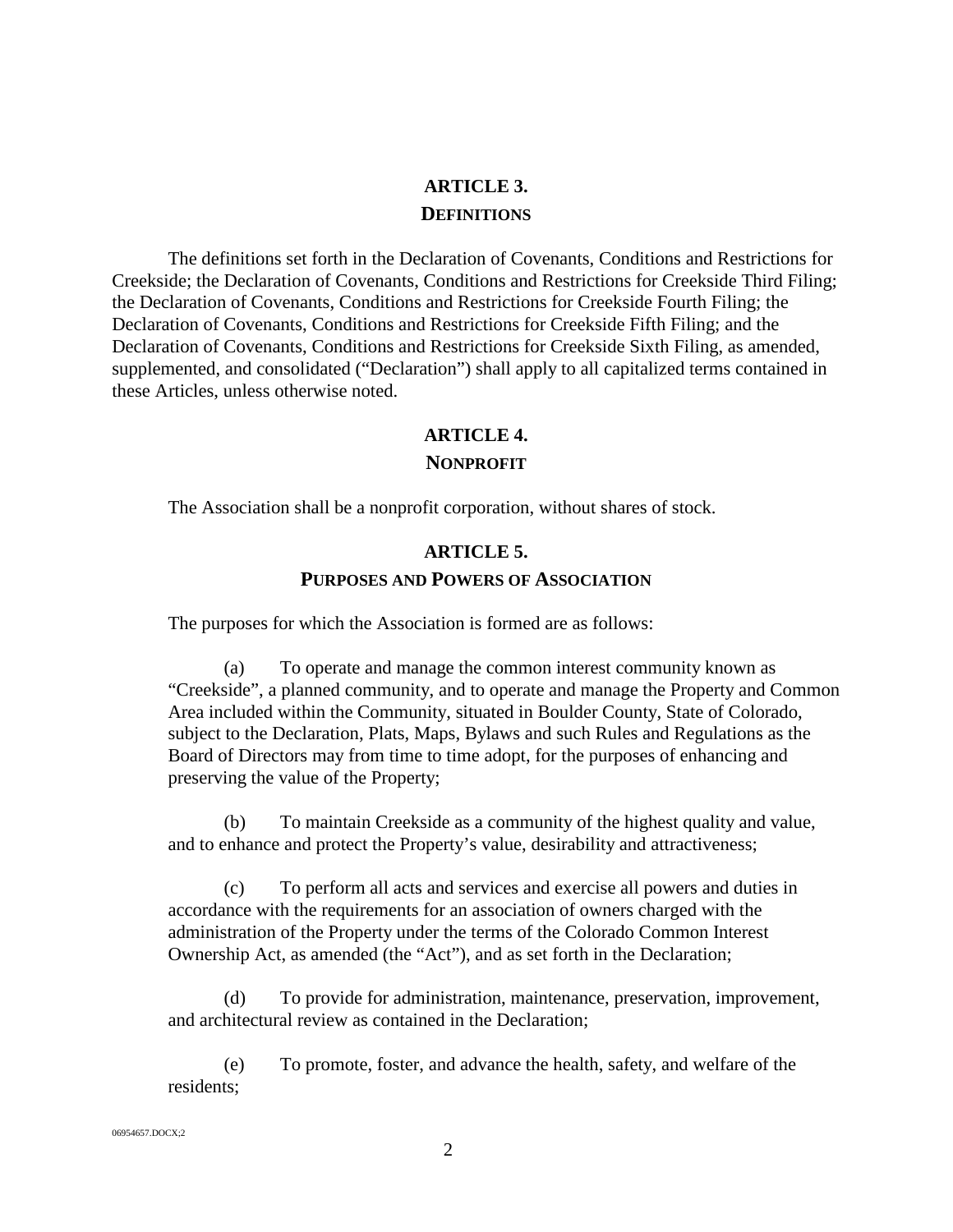(f) To do any and all permitted acts suitable or incidental to any of the foregoing purposes and objects to the fullest extent permitted by law, and do any and all acts that, in the opinion of the Board, will promote the common benefit and enjoyment of the occupants, residents within the Creekside Community, and to have and to exercise any and all powers, rights, and privileges which are granted under the Act, the Declaration, Bylaws, and the laws applicable to a nonprofit corporation of the State of Colorado.

The purposes and powers stated in each clause shall not be limited or restricted by reference to or inference from the terms or provisions of any other clause, but shall be broadly construed as independent purposes and powers.

## **ARTICLE 6. ELIMINATION OF CERTAIN LIABILITIES OF DIRECTORS**

There shall be no liability, either direct or indirect, of any Director acting within the scope of his or her duties as a Director, or any other person serving the Association at the direction of the Board of Directors without compensation, to the Association or to its Members for monetary damages for breaches of fiduciary duties arising out of such services. Notwithstanding the foregoing, this provision shall not eliminate the liability of a Director to the Association or its Members for any breach, act, omission, or transaction for which the Act or the Colorado Revised Nonprofit Corporation Act expressly prohibits elimination of liability.

#### **ARTICLE 7.**

#### **MEMBERSHIP RIGHTS AND QUALIFICATIONS**

There shall be one membership for each Lot owned within the Community. This membership shall be automatically transferred upon the conveyance of that Lot. The authorized number and qualifications of Members of the Association, the voting and other rights and privileges of Members, Members' liability for Assessments, and the method of collection of Assessments shall be contained in the Declaration, the Articles of Incorporation and Bylaws of the Association.

# **ARTICLE 8. PRINCIPAL OFFICE AND REGISTERED AGENT**

The current principal office of the Association is 2001 Ridgeview Dr., Longmont, CO 80504. The current registered agent of the Association is David Bartel at the registered address of 2001 Ridgeview Dr., Longmont, CO 80504. The principal office and the registered agent and office of the Association may change from time to time, by action of the Board of Directors.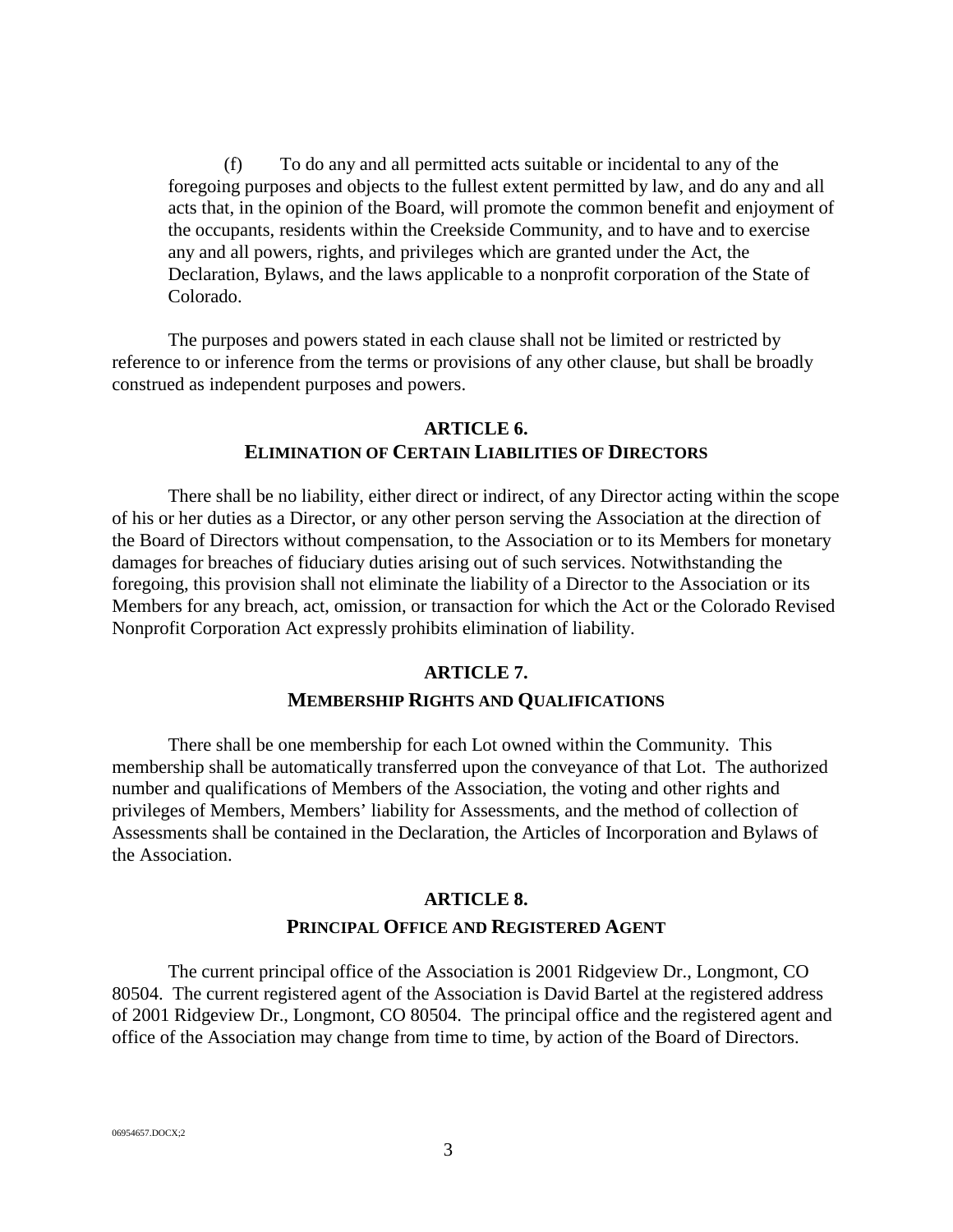## **ARTICLE 9. BOARD OF DIRECTORS**

The business and affairs of the Association shall be conducted, managed and controlled by a Board of Directors. The Board of Directors shall consist of not less than three nor more than five persons. The specific number of directors shall be as set forth in the Bylaws.

## **ARTICLE 10. AMENDMENT**

Amendment of these Articles shall require the affirmative vote of Members holding at least a majority of the votes entitled to be cast who are present and voting, in person or by proxy, at a regular or special meeting of the Members at which a quorum is present; *provided, however,* that no amendment to these Articles of Incorporation shall be contrary to or inconsistent with the provisions of the Declaration.

# **ARTICLE 11.**

**DISSOLUTION**

In the event of the dissolution of the Association as a corporation, either voluntarily or involuntarily by the Members, by operation of law, or otherwise, the assets of the Association shall be distributed in accordance with the Colorado Revised Nonprofit Corporation Act.

# **ARTICLE 12. INTERPRETATION**

The terms and provisions of the Declaration are incorporated by reference when necessary to interpret, construe or clarify the provisions of these Articles. In the event of conflict, the terms and provisions of the Declaration shall control over these Articles of Incorporation.